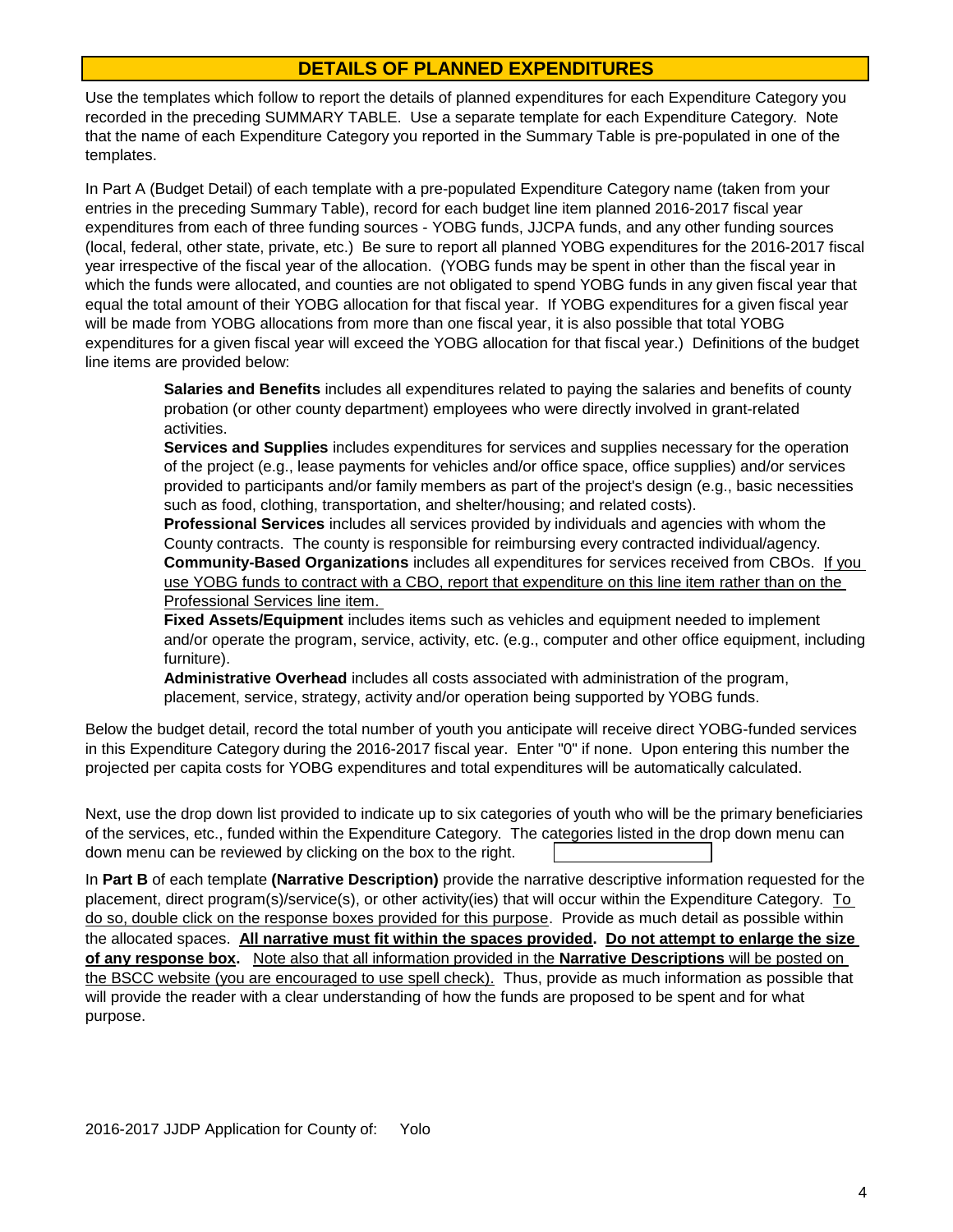|                                                                                                                     | <b>DETAILS OF PLANNED EXPENDITURES (continued)</b> |                                        |          |                    |                 |
|---------------------------------------------------------------------------------------------------------------------|----------------------------------------------------|----------------------------------------|----------|--------------------|-----------------|
| <b>PART A: BUDGET DETAIL</b>                                                                                        |                                                    |                                        |          |                    |                 |
| Expenditure Category (from Summary Table):                                                                          |                                                    | <b>Intensive Probation Supervision</b> |          |                    |                 |
| If "Other Direct Service" or "Other,"                                                                               |                                                    |                                        |          |                    |                 |
| Provide Name in Space to Right                                                                                      |                                                    |                                        |          |                    |                 |
|                                                                                                                     |                                                    | <b>YOBG Funds</b>                      |          | <b>JJCPA Funds</b> | All Other Funds |
| <b>Salaries &amp; Benefits:</b>                                                                                     | \$                                                 | 424,840                                | \$       | 568,494            |                 |
| Services & Supplies:                                                                                                |                                                    |                                        |          |                    |                 |
| <b>Professional Services:</b>                                                                                       |                                                    |                                        |          |                    |                 |
| <b>Community Based Organizations:</b>                                                                               |                                                    |                                        |          |                    |                 |
| <b>Fixed Assets/Equipment:</b>                                                                                      |                                                    |                                        |          |                    |                 |
| <b>Administrative Overhead:</b>                                                                                     |                                                    |                                        |          |                    |                 |
| <b>Other Expenditures (List Below):</b>                                                                             |                                                    |                                        |          |                    |                 |
| Overtime/Standy                                                                                                     | $\boldsymbol{\mathcal{F}}$                         | 1,750                                  | \$       |                    |                 |
|                                                                                                                     |                                                    |                                        | \$       |                    |                 |
|                                                                                                                     |                                                    |                                        | \$       |                    |                 |
| <b>TOTAL:</b>                                                                                                       | $\boldsymbol{\$}$                                  | 426,590                                | \$       | 568,494            | \$              |
|                                                                                                                     |                                                    |                                        |          |                    |                 |
| Number of Youth Who Will Receive Services (Est.):                                                                   |                                                    |                                        | 100      |                    |                 |
| Projected Per Capita YOBG Expenditures: \$                                                                          |                                                    |                                        | 4,265.90 |                    |                 |
| Projected Per Capita Total Expenditures: \$                                                                         |                                                    |                                        | 9,950.84 |                    |                 |
| Youth Targeted to Receive Services: WIC 602 Youth                                                                   |                                                    |                                        |          |                    |                 |
| (Select up to Six Categories)                                                                                       |                                                    |                                        |          |                    |                 |
|                                                                                                                     |                                                    |                                        |          |                    |                 |
| <b>PART B: NARRATIVE DESCRIPTION</b>                                                                                |                                                    |                                        |          |                    |                 |
| Provide a brief description of the youth to be served (where applicable) and the program, placement, service, or    |                                                    |                                        |          |                    |                 |
| other activity that will be provided. Be sure to describe any prevention services.                                  |                                                    |                                        |          |                    |                 |
| Community Based Supervision: The goal of the program is to reduce the risk of recidivism and prevent removal        |                                                    |                                        |          |                    |                 |
| from the community by providing targeted community based case management and evidence based                         |                                                    |                                        |          |                    |                 |
| programming. The Probation Officer utilizes a risk/needs screening tool to identify the youth's risk and protective |                                                    |                                        |          |                    |                 |
| factors to ensure that the level of supervision and services adequately match the youth. Case planning will be      |                                                    |                                        |          |                    |                 |
| conducted with the youth and family, to include achievement plans that outline services, supports and               |                                                    |                                        |          |                    |                 |
| opportunities in the communities where youth live. The target population is moderate-high risk probation youth. In  |                                                    |                                        |          |                    |                 |
| collaboration with community based juvenile justice provider(s), interventions may include: FFT, TFCBT, Cog-        |                                                    |                                        |          |                    |                 |
| SBI, TBS, CBS, Wrap, or individual therapy. Through this strength based approach to case management, the PO         |                                                    |                                        |          |                    |                 |
| will use a system of graduated responses to reward compliant behavior and/or address non-compliance.                |                                                    |                                        |          |                    |                 |
| What specifically will YOBG funds pay for?                                                                          |                                                    |                                        |          |                    |                 |
| The funds pay for three (3.0) FTE Probation Officers and one (1.0) FTE Probation Aide.                              |                                                    |                                        |          |                    |                 |
|                                                                                                                     |                                                    |                                        |          |                    |                 |
|                                                                                                                     |                                                    |                                        |          |                    |                 |
|                                                                                                                     |                                                    |                                        |          |                    |                 |
|                                                                                                                     |                                                    |                                        |          |                    |                 |
| How will County capacity to deliver services be enhanced?                                                           |                                                    |                                        |          |                    |                 |
| This program allows for intensive case management and targeted treatment plans for our moderate-high risk           |                                                    |                                        |          |                    |                 |
| probaiton youth. It will allow for capping of caseloads to meet the needs of youth and families. Depending on the   |                                                    |                                        |          |                    |                 |
| level of risk, case load sizes may vary. This is due to contact requirements, location of contacts and certain      |                                                    |                                        |          |                    |                 |
| resource availability.                                                                                              |                                                    |                                        |          |                    |                 |
|                                                                                                                     |                                                    |                                        |          |                    |                 |
| Briefly describe any Evidence Based Practices that will be used. Be as specific as you can with regard to the       |                                                    |                                        |          |                    |                 |
| particular practices that you consider to be evidence based.                                                        |                                                    |                                        |          |                    |                 |
| Research has shown that focusing on the higher-risk offenders has the most impact on recidivism (Andres and         |                                                    |                                        |          |                    |                 |
| Downden 2006). Criminal justice research has shown that combining probation monitoring with effective               |                                                    |                                        |          |                    |                 |
| treatment will yield the greatest recidivism reduction. By adhereing to principles of risk need responsivity with   |                                                    |                                        |          |                    |                 |
| offenders, research shows counties can creat plans and allocate appropriate funding to create quality               |                                                    |                                        |          |                    |                 |
| programming across a number of areas which result in better outcomes (4 Bonta, J., & Andrews, D.A. (2007)).         |                                                    |                                        |          |                    |                 |
| 2016-2017 JJDP Application for County of: Yolo                                                                      |                                                    |                                        |          |                    |                 |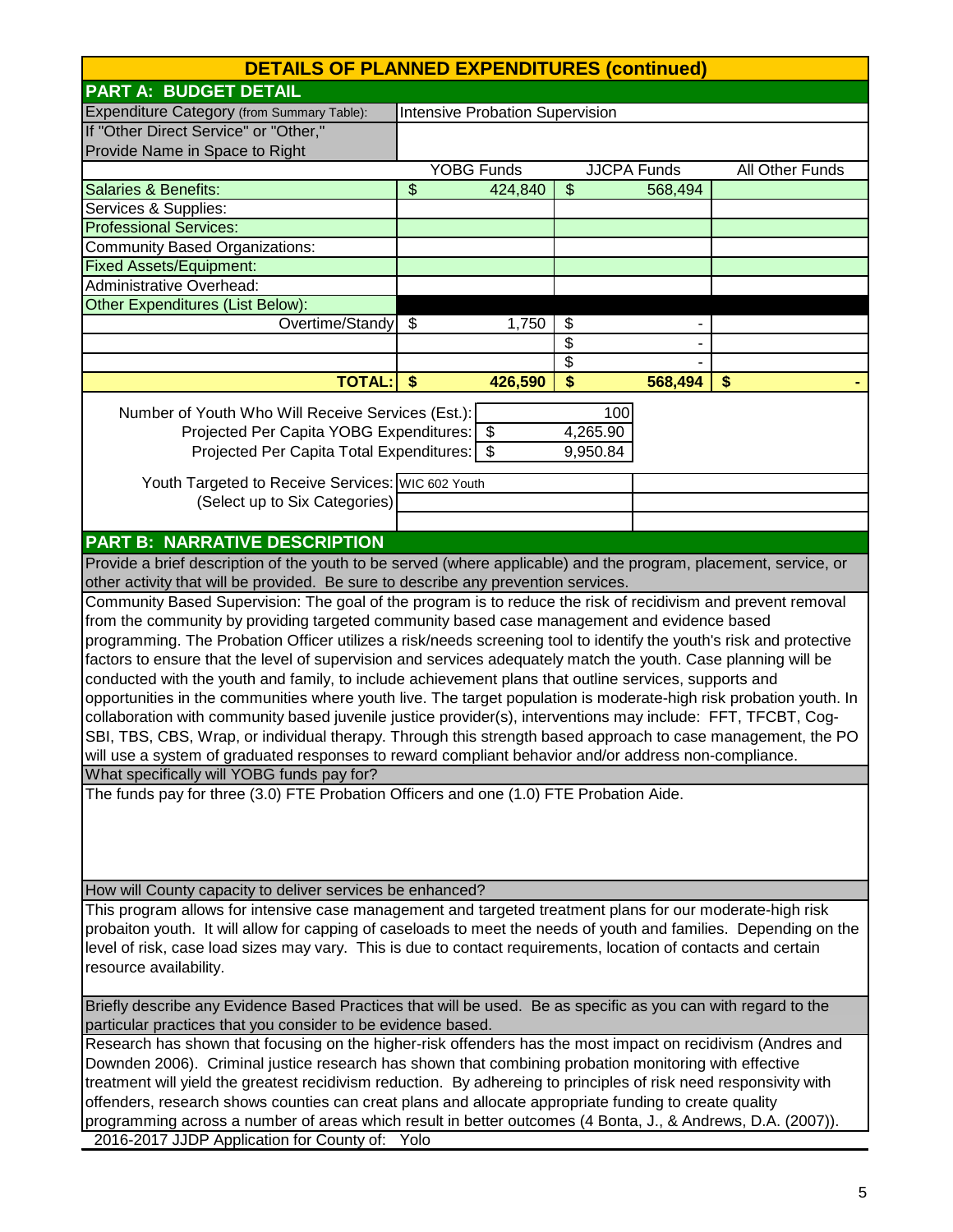| <b>DETAILS OF PLANNED EXPENDITURES (continued)</b>                                                                                                                                                                                                                                                                                                                                                                                                                                                                                                                                                                                                          |      |                                     |        |                    |                |                 |
|-------------------------------------------------------------------------------------------------------------------------------------------------------------------------------------------------------------------------------------------------------------------------------------------------------------------------------------------------------------------------------------------------------------------------------------------------------------------------------------------------------------------------------------------------------------------------------------------------------------------------------------------------------------|------|-------------------------------------|--------|--------------------|----------------|-----------------|
| <b>PART A: BUDGET DETAIL</b>                                                                                                                                                                                                                                                                                                                                                                                                                                                                                                                                                                                                                                |      |                                     |        |                    |                |                 |
| Expenditure Category (from Summary Table):                                                                                                                                                                                                                                                                                                                                                                                                                                                                                                                                                                                                                  |      | Individual Mental Health Counseling |        |                    |                |                 |
| If "Other Direct Service" or "Other,"                                                                                                                                                                                                                                                                                                                                                                                                                                                                                                                                                                                                                       |      |                                     |        |                    |                |                 |
| Provide Name in Space to Right                                                                                                                                                                                                                                                                                                                                                                                                                                                                                                                                                                                                                              |      |                                     |        |                    |                |                 |
|                                                                                                                                                                                                                                                                                                                                                                                                                                                                                                                                                                                                                                                             |      | <b>YOBG Funds</b>                   |        | <b>JJCPA Funds</b> |                | All Other Funds |
| <b>Salaries &amp; Benefits:</b>                                                                                                                                                                                                                                                                                                                                                                                                                                                                                                                                                                                                                             | \$   | 30,680                              |        |                    |                |                 |
| Services & Supplies:                                                                                                                                                                                                                                                                                                                                                                                                                                                                                                                                                                                                                                        |      |                                     |        |                    |                |                 |
| <b>Professional Services:</b>                                                                                                                                                                                                                                                                                                                                                                                                                                                                                                                                                                                                                               |      |                                     |        |                    | $\mathfrak{S}$ | 60,000          |
| <b>Community Based Organizations:</b>                                                                                                                                                                                                                                                                                                                                                                                                                                                                                                                                                                                                                       |      |                                     |        |                    |                |                 |
| <b>Fixed Assets/Equipment:</b>                                                                                                                                                                                                                                                                                                                                                                                                                                                                                                                                                                                                                              |      |                                     |        |                    |                |                 |
| <b>Administrative Overhead:</b>                                                                                                                                                                                                                                                                                                                                                                                                                                                                                                                                                                                                                             |      |                                     |        |                    |                |                 |
| Other Expenditures (List Below):                                                                                                                                                                                                                                                                                                                                                                                                                                                                                                                                                                                                                            |      |                                     |        |                    |                |                 |
|                                                                                                                                                                                                                                                                                                                                                                                                                                                                                                                                                                                                                                                             |      |                                     |        |                    |                |                 |
|                                                                                                                                                                                                                                                                                                                                                                                                                                                                                                                                                                                                                                                             |      |                                     |        |                    |                |                 |
| <b>TOTAL:</b>                                                                                                                                                                                                                                                                                                                                                                                                                                                                                                                                                                                                                                               | - \$ | 30,680                              | \$     |                    | \$             | 60,000          |
|                                                                                                                                                                                                                                                                                                                                                                                                                                                                                                                                                                                                                                                             |      |                                     |        |                    |                |                 |
| Number of Youth Who Will Receive Services (Est.):                                                                                                                                                                                                                                                                                                                                                                                                                                                                                                                                                                                                           |      |                                     | 300    |                    |                |                 |
| Projected Per Capita YOBG Expenditures: \$<br>Projected Per Capita Total Expenditures: \$                                                                                                                                                                                                                                                                                                                                                                                                                                                                                                                                                                   |      |                                     | 102.27 |                    |                |                 |
|                                                                                                                                                                                                                                                                                                                                                                                                                                                                                                                                                                                                                                                             |      |                                     | 302.27 |                    |                |                 |
| Youth Targeted to Receive Services: WIC 602 Youth                                                                                                                                                                                                                                                                                                                                                                                                                                                                                                                                                                                                           |      |                                     |        |                    |                |                 |
| (Select up to Six Categories)                                                                                                                                                                                                                                                                                                                                                                                                                                                                                                                                                                                                                               |      |                                     |        |                    |                |                 |
|                                                                                                                                                                                                                                                                                                                                                                                                                                                                                                                                                                                                                                                             |      |                                     |        |                    |                |                 |
| <b>PART B: NARRATIVE DESCRIPTION</b>                                                                                                                                                                                                                                                                                                                                                                                                                                                                                                                                                                                                                        |      |                                     |        |                    |                |                 |
| Provide a brief description of the youth to be served (where applicable) and the program, placement, service, or                                                                                                                                                                                                                                                                                                                                                                                                                                                                                                                                            |      |                                     |        |                    |                |                 |
| other activity that will be provided. Be sure to describe any prevention services.                                                                                                                                                                                                                                                                                                                                                                                                                                                                                                                                                                          |      |                                     |        |                    |                |                 |
| The target population are the youth who are detained in our local Juvenile Detention Facility. Only our highest risk<br>youth are detained in this local facility as determined by a detention risk assessment and actuarial risk/needs<br>assessment. Further the prevalence of trauma is high amongst this population. The clinicial would provide crisis<br>intervention, assessment services, treatment planning, individual therapy using the principles of CBT strategies,<br>collaborative case managment, and assist with community re-entry planning. The clinician may also assist in the<br>facilitation of cognitive behavioral therapy groups. |      |                                     |        |                    |                |                 |
| What specifically will YOBG funds pay for?                                                                                                                                                                                                                                                                                                                                                                                                                                                                                                                                                                                                                  |      |                                     |        |                    |                |                 |
| The funding will be used to support one (1.0) FTE Mental Health clinician, a quarter (.25) FTE Probation Officer                                                                                                                                                                                                                                                                                                                                                                                                                                                                                                                                            |      |                                     |        |                    |                |                 |
| and one (1.0) Extra Help Detention Officer.                                                                                                                                                                                                                                                                                                                                                                                                                                                                                                                                                                                                                 |      |                                     |        |                    |                |                 |
| How will County capacity to deliver services be enhanced?                                                                                                                                                                                                                                                                                                                                                                                                                                                                                                                                                                                                   |      |                                     |        |                    |                |                 |
| Currently, as in previous years, access to clinical services within the detention facility are extremely limited. This                                                                                                                                                                                                                                                                                                                                                                                                                                                                                                                                      |      |                                     |        |                    |                |                 |
| program would close the gap for services for detained youth.                                                                                                                                                                                                                                                                                                                                                                                                                                                                                                                                                                                                |      |                                     |        |                    |                |                 |
| Briefly describe any Evidence Based Practices that will be used. Be as specific as you can with regard to the<br>particular practices that you consider to be evidence based.                                                                                                                                                                                                                                                                                                                                                                                                                                                                               |      |                                     |        |                    |                |                 |
| One of the guiding principles for risk/recidivism reduction is "target interventions" which includes risk, need,<br>responsivity, dosage and treatment. The clinicial will utilize these principles to address general concerns as well<br>as establish clinical alliances with detainees in need of more extensive mental health care. CBT principles linked<br>to recidivism reduction will be employed.                                                                                                                                                                                                                                                  |      |                                     |        |                    |                |                 |

2016-2017 JJDP Application for County of: Yolo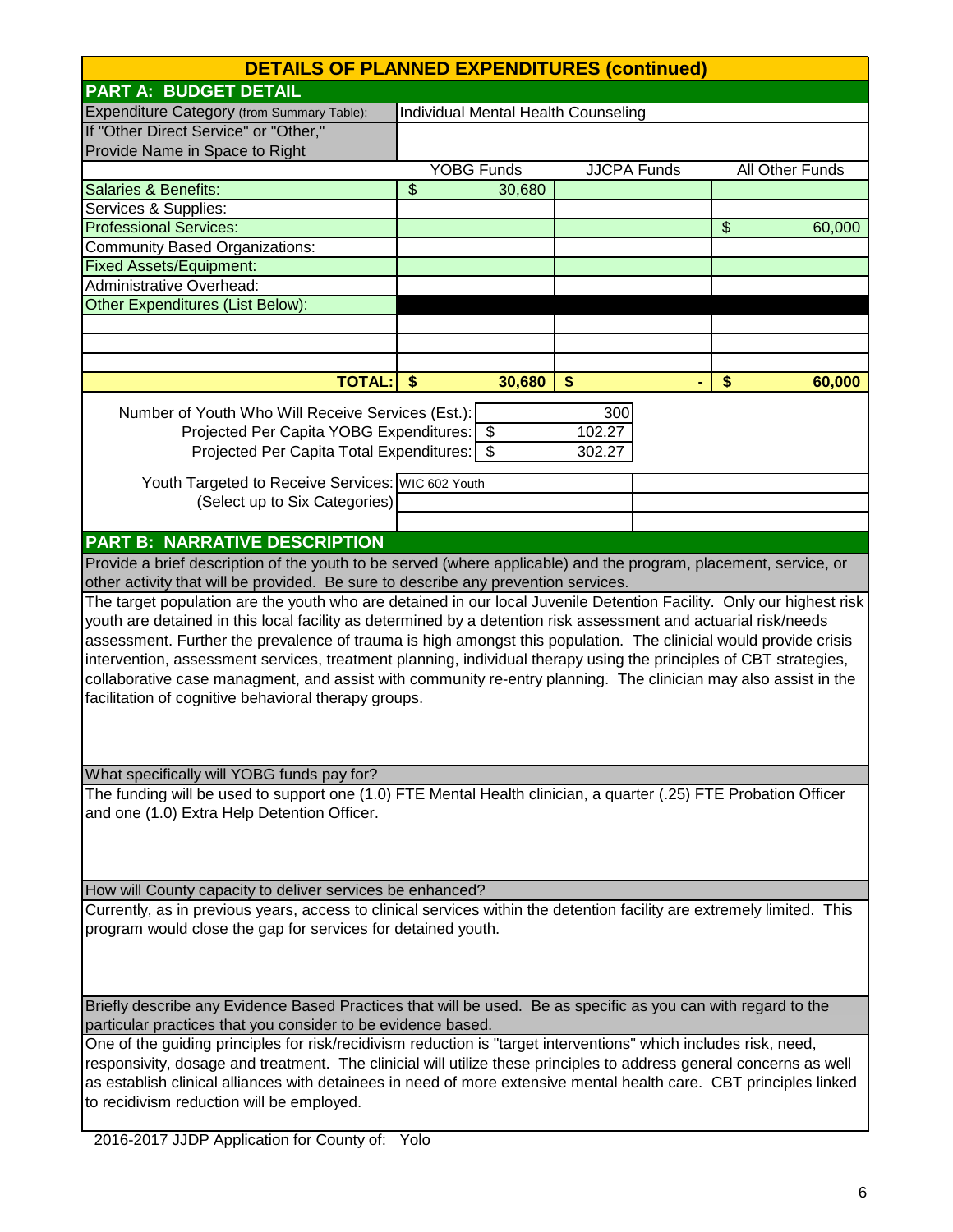| <b>DETAILS OF PLANNED EXPENDITURES (continued)</b>                                                                                                                                           |                                                       |                   |                   |                    |                |                 |
|----------------------------------------------------------------------------------------------------------------------------------------------------------------------------------------------|-------------------------------------------------------|-------------------|-------------------|--------------------|----------------|-----------------|
| <b>PART A: BUDGET DETAIL</b>                                                                                                                                                                 |                                                       |                   |                   |                    |                |                 |
| Expenditure Category (from Summary Table):                                                                                                                                                   | <b>Other Direct Service</b>                           |                   |                   |                    |                |                 |
| If "Other Direct Service" or "Other,"                                                                                                                                                        | Community Based Supervision Model and the Yolo County |                   |                   |                    |                |                 |
| Provide Name in Space to Right                                                                                                                                                               | <b>Construction Program</b>                           |                   |                   |                    |                |                 |
|                                                                                                                                                                                              |                                                       | <b>YOBG Funds</b> |                   | <b>JJCPA Funds</b> |                | All Other Funds |
| Salaries & Benefits:                                                                                                                                                                         |                                                       |                   |                   |                    |                |                 |
| Services & Supplies:                                                                                                                                                                         |                                                       |                   |                   |                    |                |                 |
| <b>Professional Services:</b>                                                                                                                                                                | \$                                                    | 160,000           |                   |                    | $\mathfrak{S}$ | 167,598         |
| Community Based Organizations:                                                                                                                                                               |                                                       |                   |                   |                    |                |                 |
| <b>Fixed Assets/Equipment:</b>                                                                                                                                                               |                                                       |                   |                   |                    |                |                 |
| <b>Administrative Overhead:</b>                                                                                                                                                              |                                                       |                   |                   |                    |                |                 |
| Other Expenditures (List Below):                                                                                                                                                             |                                                       |                   |                   |                    |                |                 |
|                                                                                                                                                                                              |                                                       |                   |                   |                    |                |                 |
|                                                                                                                                                                                              |                                                       |                   |                   |                    |                |                 |
|                                                                                                                                                                                              |                                                       |                   |                   |                    |                |                 |
| <b>TOTAL:</b>                                                                                                                                                                                | \$                                                    | 160,000           | $\boldsymbol{\$}$ |                    | \$             | 167,598         |
|                                                                                                                                                                                              |                                                       |                   |                   |                    |                |                 |
| Number of Youth Who Will Receive Services (Est.):                                                                                                                                            |                                                       |                   | 200               |                    |                |                 |
| Projected Per Capita YOBG Expenditures: \$                                                                                                                                                   |                                                       |                   | 800.00            |                    |                |                 |
| Projected Per Capita Total Expenditures:   \$                                                                                                                                                |                                                       |                   | 1,637.99          |                    |                |                 |
|                                                                                                                                                                                              |                                                       |                   |                   |                    |                |                 |
| Youth Targeted to Receive Services: WIC 602 Youth                                                                                                                                            |                                                       |                   |                   |                    |                |                 |
| (Select up to Six Categories)                                                                                                                                                                |                                                       |                   |                   |                    |                |                 |
|                                                                                                                                                                                              |                                                       |                   |                   |                    |                |                 |
| <b>PART B: NARRATIVE DESCRIPTION</b>                                                                                                                                                         |                                                       |                   |                   |                    |                |                 |
| Provide a brief description of the youth to be served (where applicable) and the program, placement, service, or                                                                             |                                                       |                   |                   |                    |                |                 |
| other activity that will be provided. Be sure to describe any prevention services.                                                                                                           |                                                       |                   |                   |                    |                |                 |
| Providing alternatives to incarceration for pre and post adjudicated youth is a necessity in order to avoid                                                                                  |                                                       |                   |                   |                    |                |                 |
| unnecesarily detaining youth. It is also cost effective, promotes community safety, and provides high structured                                                                             |                                                       |                   |                   |                    |                |                 |
| supervison for those youth who can be safety maintained in the community. This program will support those                                                                                    |                                                       |                   |                   |                    |                |                 |
| alternatives, including but not limited to, the GPS monitoring program. The Probation Officer will case manage                                                                               |                                                       |                   |                   |                    |                |                 |
| the youth within the guildes of the Community Based Supervision model to ensure case planning, targeting                                                                                     |                                                       |                   |                   |                    |                |                 |
| interventions and family involvement. Funding will also be used to support programming with the Yolo County                                                                                  |                                                       |                   |                   |                    |                |                 |
| Construction Program, which will include vocational, educational and counseling services. Participant numbers                                                                                |                                                       |                   |                   |                    |                |                 |
| would be limited to 15 at any given time and may be used for youth pending adjudication or in response to                                                                                    |                                                       |                   |                   |                    |                |                 |
| violation behaviors.                                                                                                                                                                         |                                                       |                   |                   |                    |                |                 |
| What specifically will YOBG funds pay for?                                                                                                                                                   |                                                       |                   |                   |                    |                |                 |
| The funding will be used to support programming with the Yolo County Conservation Program.                                                                                                   |                                                       |                   |                   |                    |                |                 |
|                                                                                                                                                                                              |                                                       |                   |                   |                    |                |                 |
|                                                                                                                                                                                              |                                                       |                   |                   |                    |                |                 |
|                                                                                                                                                                                              |                                                       |                   |                   |                    |                |                 |
|                                                                                                                                                                                              |                                                       |                   |                   |                    |                |                 |
| How will County capacity to deliver services be enhanced?                                                                                                                                    |                                                       |                   |                   |                    |                |                 |
| This program of supervison, which has been successful in Yolo County in previous years, will allow Probation to                                                                              |                                                       |                   |                   |                    |                |                 |
| more effectively manage the juvenile justice population without unnecessary reliance on incarceration.                                                                                       |                                                       |                   |                   |                    |                |                 |
|                                                                                                                                                                                              |                                                       |                   |                   |                    |                |                 |
|                                                                                                                                                                                              |                                                       |                   |                   |                    |                |                 |
|                                                                                                                                                                                              |                                                       |                   |                   |                    |                |                 |
| Briefly describe any Evidence Based Practices that will be used. Be as specific as you can with regard to the                                                                                |                                                       |                   |                   |                    |                |                 |
| particular practices that you consider to be evidence based.                                                                                                                                 |                                                       |                   |                   |                    |                |                 |
| While an EMP Program is not being implemented, the research demonstrating juvenile detention has critical, long                                                                              |                                                       |                   |                   |                    |                |                 |
|                                                                                                                                                                                              |                                                       |                   |                   |                    |                |                 |
| lasting consequesnces for court involved juveniles is clear. Therefore in line with JDAI, our goal is to utilize                                                                             |                                                       |                   |                   |                    |                |                 |
| alternatives to incarceration in order to meet the needs of the youth and the community in a safe and structured                                                                             |                                                       |                   |                   |                    |                |                 |
| manner without inappropriately detaining youth and impacting their development. We also want to provide<br>appropriate services and skills in order to support their success into adulthood. |                                                       |                   |                   |                    |                |                 |
| 2016-2017 LIDR Application for County of: Yolo                                                                                                                                               |                                                       |                   |                   |                    |                |                 |

2016-2017 JJDP Application for County of: Yolo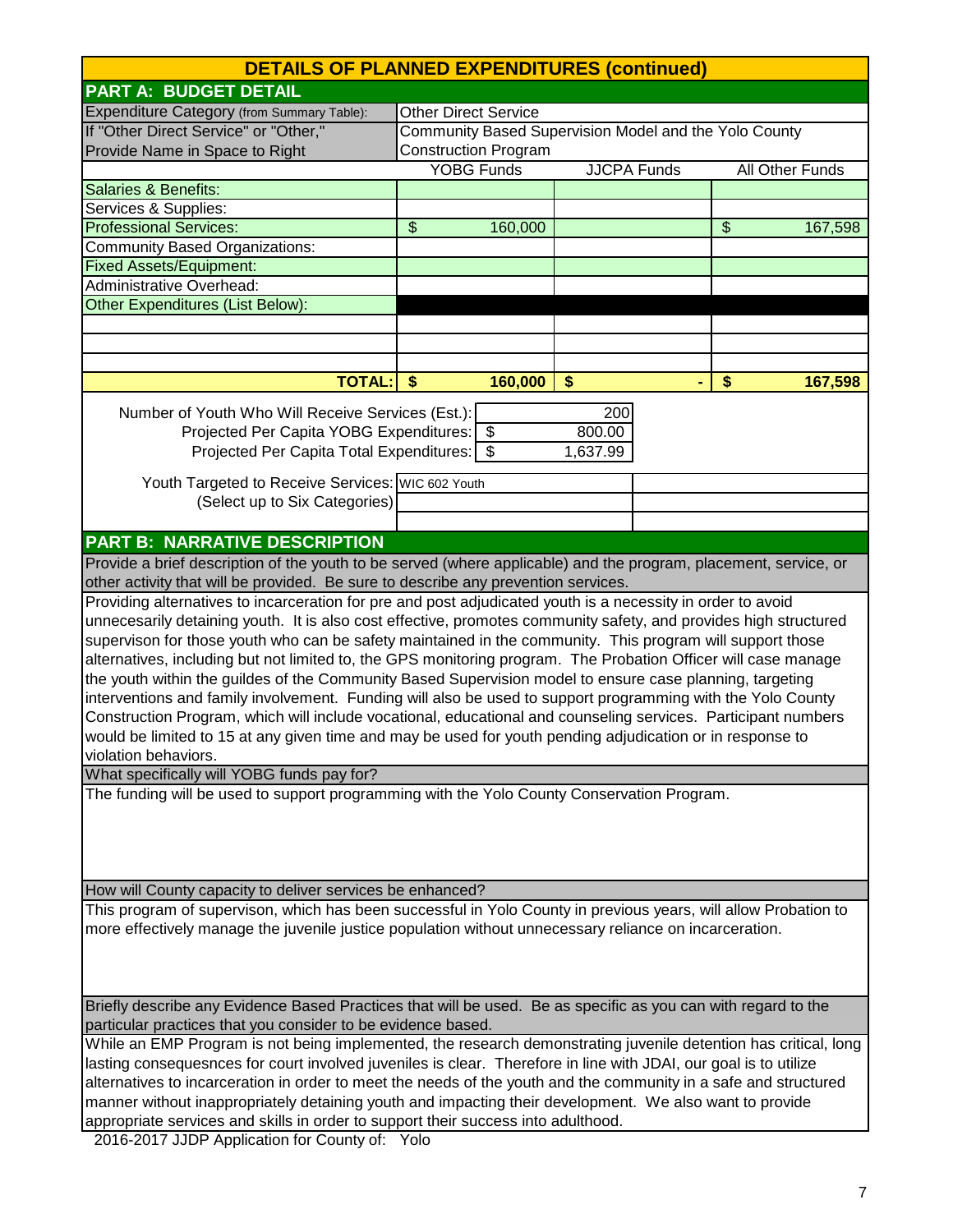| <b>DETAILS OF PLANNED EXPENDITURES (continued)</b>                                                                                                                            |                                                |       |                    |  |                   |
|-------------------------------------------------------------------------------------------------------------------------------------------------------------------------------|------------------------------------------------|-------|--------------------|--|-------------------|
| <b>PART A: BUDGET DETAIL</b>                                                                                                                                                  |                                                |       |                    |  |                   |
| Expenditure Category (from Summary Table):                                                                                                                                    | <b>Staff Training/Professional Development</b> |       |                    |  |                   |
| If "Other Direct Service" or "Other,"                                                                                                                                         |                                                |       |                    |  |                   |
| Provide Name in Space to Right                                                                                                                                                |                                                |       |                    |  |                   |
|                                                                                                                                                                               | YOBG Funds                                     |       | <b>JJCPA Funds</b> |  | All Other Funds   |
| <b>Salaries &amp; Benefits:</b>                                                                                                                                               |                                                |       |                    |  |                   |
| Services & Supplies:                                                                                                                                                          | \$                                             | 7,900 |                    |  |                   |
| <b>Professional Services:</b>                                                                                                                                                 |                                                |       |                    |  |                   |
| <b>Community Based Organizations:</b>                                                                                                                                         |                                                |       |                    |  |                   |
| <b>Fixed Assets/Equipment:</b>                                                                                                                                                |                                                |       |                    |  |                   |
| Administrative Overhead:                                                                                                                                                      |                                                |       |                    |  |                   |
| <b>Other Expenditures (List Below):</b>                                                                                                                                       |                                                |       |                    |  |                   |
|                                                                                                                                                                               |                                                |       |                    |  |                   |
|                                                                                                                                                                               |                                                |       |                    |  |                   |
|                                                                                                                                                                               |                                                |       |                    |  |                   |
| TOTAL: \$                                                                                                                                                                     |                                                | 7,900 | \$                 |  | $\boldsymbol{\$}$ |
| Number of Youth Who Will Receive Services (Est.):                                                                                                                             |                                                |       | 0                  |  |                   |
| Projected Per Capita YOBG Expenditures:                                                                                                                                       |                                                |       | #DIV/0!            |  |                   |
| Projected Per Capita Total Expenditures:                                                                                                                                      |                                                |       | #DIV/0!            |  |                   |
|                                                                                                                                                                               |                                                |       |                    |  |                   |
| Youth Targeted to Receive Services: Other                                                                                                                                     |                                                |       |                    |  |                   |
| (Select up to Six Categories)                                                                                                                                                 |                                                |       |                    |  |                   |
|                                                                                                                                                                               |                                                |       |                    |  |                   |
| <b>PART B: NARRATIVE DESCRIPTION</b>                                                                                                                                          |                                                |       |                    |  |                   |
| Provide a brief description of the youth to be served (where applicable) and the program, placement, service, or                                                              |                                                |       |                    |  |                   |
| other activity that will be provided. Be sure to describe any prevention services.                                                                                            |                                                |       |                    |  |                   |
| Training will be provided for the professional development of staff and for the support and sustainability of                                                                 |                                                |       |                    |  |                   |
| evidence-based programming. The goal is to provide staff with the most current and up to date training needed to                                                              |                                                |       |                    |  |                   |
| effectively achieve desired outcomes; and to support ongoing systemic changes within the department. The                                                                      |                                                |       |                    |  |                   |
| overarching goal and expected benefit is reducing offender risk.                                                                                                              |                                                |       |                    |  |                   |
|                                                                                                                                                                               |                                                |       |                    |  |                   |
|                                                                                                                                                                               |                                                |       |                    |  |                   |
|                                                                                                                                                                               |                                                |       |                    |  |                   |
|                                                                                                                                                                               |                                                |       |                    |  |                   |
|                                                                                                                                                                               |                                                |       |                    |  |                   |
| What specifically will YOBG funds pay for?                                                                                                                                    |                                                |       |                    |  |                   |
| Funds would be used to pay for contracted trainers, per diem costs, travel expenses for officers and/or trainers,                                                             |                                                |       |                    |  |                   |
| enrollment fees and other related expenses.                                                                                                                                   |                                                |       |                    |  |                   |
|                                                                                                                                                                               |                                                |       |                    |  |                   |
|                                                                                                                                                                               |                                                |       |                    |  |                   |
| How will County capacity to deliver services be enhanced?                                                                                                                     |                                                |       |                    |  |                   |
| Through staff development, we are better positioned to meet the needs of our clients and community, do so with                                                                |                                                |       |                    |  |                   |
| efficient, effective and proven practice.                                                                                                                                     |                                                |       |                    |  |                   |
|                                                                                                                                                                               |                                                |       |                    |  |                   |
|                                                                                                                                                                               |                                                |       |                    |  |                   |
|                                                                                                                                                                               |                                                |       |                    |  |                   |
|                                                                                                                                                                               |                                                |       |                    |  |                   |
| Briefly describe any Evidence Based Practices that will be used. Be as specific as you can with regard to the<br>particular practices that you consider to be evidence based. |                                                |       |                    |  |                   |
| Training will focus primarily on evidence based practices.                                                                                                                    |                                                |       |                    |  |                   |
|                                                                                                                                                                               |                                                |       |                    |  |                   |
|                                                                                                                                                                               |                                                |       |                    |  |                   |
|                                                                                                                                                                               |                                                |       |                    |  |                   |

 $\mathsf{L}$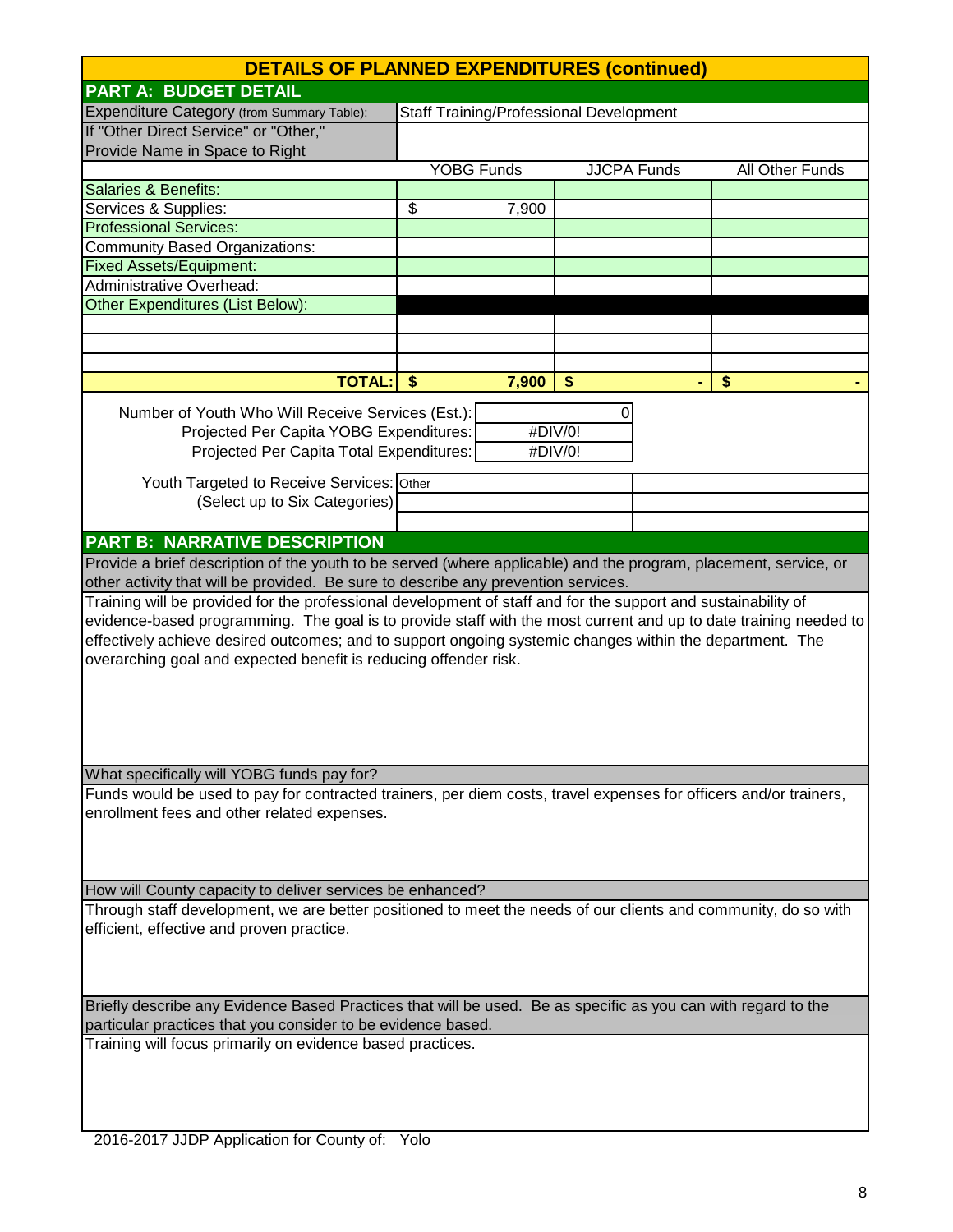| <b>DETAILS OF PLANNED EXPENDITURES (continued)</b>                                                                 |                    |         |         |                    |                 |
|--------------------------------------------------------------------------------------------------------------------|--------------------|---------|---------|--------------------|-----------------|
| <b>PART A: BUDGET DETAIL</b>                                                                                       |                    |         |         |                    |                 |
| Expenditure Category (from Summary Table):                                                                         | Equipment          |         |         |                    |                 |
| If "Other Direct Service" or "Other,"                                                                              |                    |         |         |                    |                 |
| Provide Name in Space to Right                                                                                     |                    |         |         |                    |                 |
|                                                                                                                    | <b>YOBG Funds</b>  |         |         | <b>JJCPA Funds</b> | All Other Funds |
| <b>Salaries &amp; Benefits:</b>                                                                                    |                    |         |         |                    |                 |
| Services & Supplies:                                                                                               | \$                 | 48,385  |         |                    |                 |
| <b>Professional Services:</b>                                                                                      |                    |         |         |                    |                 |
| <b>Community Based Organizations:</b>                                                                              |                    |         |         |                    |                 |
| <b>Fixed Assets/Equipment:</b>                                                                                     |                    |         |         |                    |                 |
| <b>Administrative Overhead:</b>                                                                                    |                    |         |         |                    |                 |
| Other Expenditures (List Below):                                                                                   |                    |         |         |                    |                 |
| Support Care                                                                                                       | \$                 | 2,000   |         |                    |                 |
|                                                                                                                    |                    |         |         |                    |                 |
|                                                                                                                    |                    |         |         |                    |                 |
| <b>TOTAL:</b>                                                                                                      | $\mathbf{\hat{S}}$ | 50,385  | \$      |                    | \$              |
| Number of Youth Who Will Receive Services (Est.):                                                                  |                    |         | 0       |                    |                 |
| Projected Per Capita YOBG Expenditures:                                                                            |                    |         | #DIV/0! |                    |                 |
| Projected Per Capita Total Expenditures:                                                                           |                    | #DIV/0! |         |                    |                 |
|                                                                                                                    |                    |         |         |                    |                 |
| Youth Targeted to Receive Services:                                                                                |                    |         |         |                    |                 |
| (Select up to Six Categories)                                                                                      |                    |         |         |                    |                 |
|                                                                                                                    |                    |         |         |                    |                 |
| <b>PART B: NARRATIVE DESCRIPTION</b>                                                                               |                    |         |         |                    |                 |
| Provide a brief description of the youth to be served (where applicable) and the program, placement, service, or   |                    |         |         |                    |                 |
| other activity that will be provided. Be sure to describe any prevention services.                                 |                    |         |         |                    |                 |
| Basic supplies and equipment are utilized to support the project including: computer equipment, communication      |                    |         |         |                    |                 |
| devices and other supplies. The equipment improves the officers' ability and capacity to efficiently perform their |                    |         |         |                    |                 |
| case management duties. Incentives, to promote change behavior, for the youth are also included.                   |                    |         |         |                    |                 |
|                                                                                                                    |                    |         |         |                    |                 |
|                                                                                                                    |                    |         |         |                    |                 |
|                                                                                                                    |                    |         |         |                    |                 |
|                                                                                                                    |                    |         |         |                    |                 |
|                                                                                                                    |                    |         |         |                    |                 |
|                                                                                                                    |                    |         |         |                    |                 |
| What specifically will YOBG funds pay for?                                                                         |                    |         |         |                    |                 |
| Funds will be used to pay for communication devices and equipment related costs, and computer equipment and        |                    |         |         |                    |                 |
| related costs. Incentives for youth will also be funded.                                                           |                    |         |         |                    |                 |
|                                                                                                                    |                    |         |         |                    |                 |
|                                                                                                                    |                    |         |         |                    |                 |
|                                                                                                                    |                    |         |         |                    |                 |
| How will County capacity to deliver services be enhanced?                                                          |                    |         |         |                    |                 |
| The equipment improves the officers' ability to effectively perform their case management duties.                  |                    |         |         |                    |                 |
|                                                                                                                    |                    |         |         |                    |                 |
|                                                                                                                    |                    |         |         |                    |                 |
|                                                                                                                    |                    |         |         |                    |                 |
|                                                                                                                    |                    |         |         |                    |                 |
| Briefly describe any Evidence Based Practices that will be used. Be as specific as you can with regard to the      |                    |         |         |                    |                 |
| particular practices that you consider to be evidence based.                                                       |                    |         |         |                    |                 |
| n/a                                                                                                                |                    |         |         |                    |                 |
|                                                                                                                    |                    |         |         |                    |                 |
|                                                                                                                    |                    |         |         |                    |                 |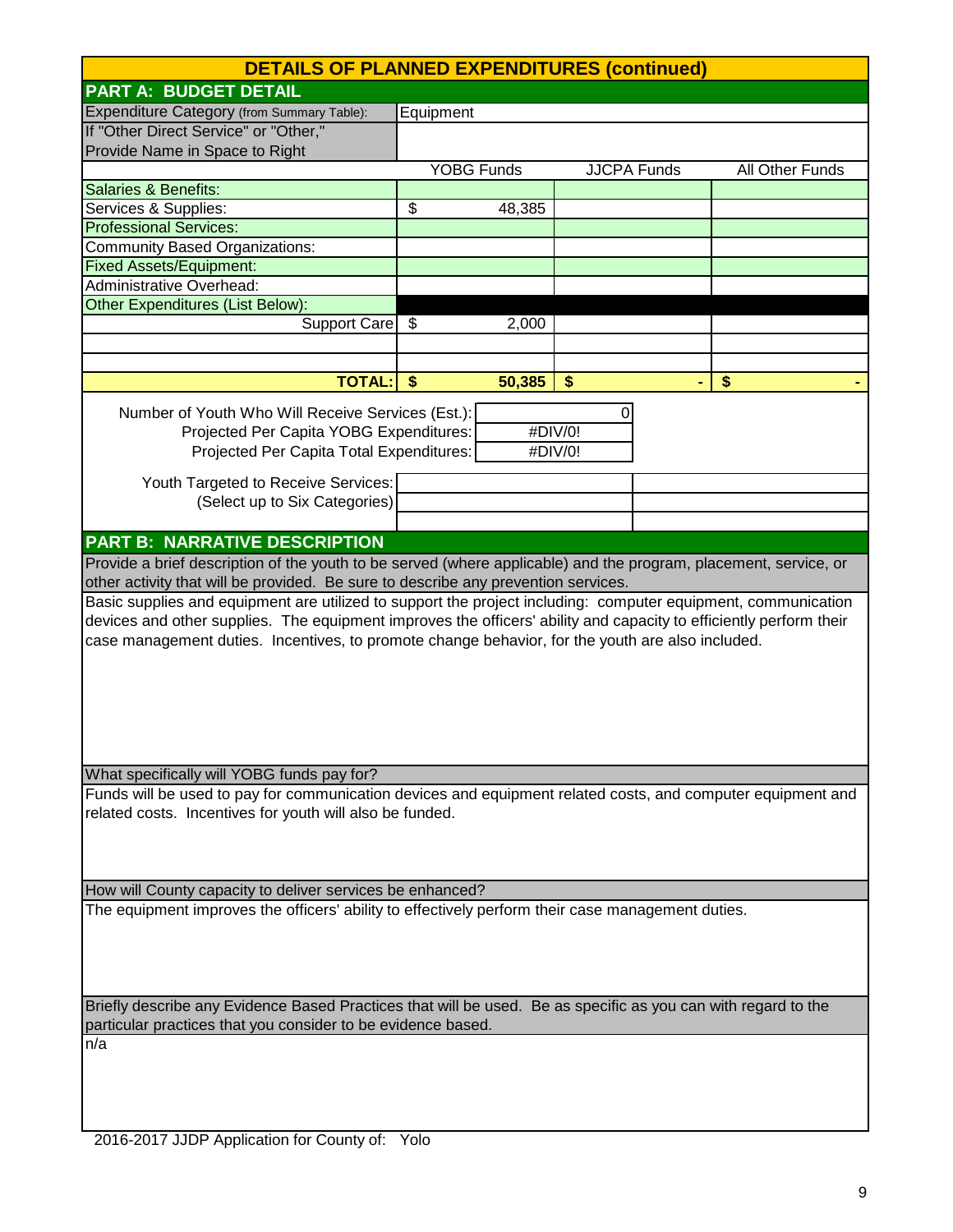|                                                                                                                                                                                                                                                                                                                                                                                                                                                                                                                                                                                                                                                                                           | <b>DETAILS OF PLANNED EXPENDITURES (continued)</b> |                         |                 |  |  |  |
|-------------------------------------------------------------------------------------------------------------------------------------------------------------------------------------------------------------------------------------------------------------------------------------------------------------------------------------------------------------------------------------------------------------------------------------------------------------------------------------------------------------------------------------------------------------------------------------------------------------------------------------------------------------------------------------------|----------------------------------------------------|-------------------------|-----------------|--|--|--|
| <b>PART A: BUDGET DETAIL</b>                                                                                                                                                                                                                                                                                                                                                                                                                                                                                                                                                                                                                                                              |                                                    |                         |                 |  |  |  |
| Expenditure Category (from Summary Table):                                                                                                                                                                                                                                                                                                                                                                                                                                                                                                                                                                                                                                                | Juvenile Hall                                      |                         |                 |  |  |  |
| If "Other Direct Service" or "Other,"                                                                                                                                                                                                                                                                                                                                                                                                                                                                                                                                                                                                                                                     |                                                    |                         |                 |  |  |  |
| Provide Name in Space to Right                                                                                                                                                                                                                                                                                                                                                                                                                                                                                                                                                                                                                                                            |                                                    |                         |                 |  |  |  |
|                                                                                                                                                                                                                                                                                                                                                                                                                                                                                                                                                                                                                                                                                           | <b>YOBG Funds</b>                                  | <b>JJCPA</b> Funds      | All Other Funds |  |  |  |
| <b>Salaries &amp; Benefits:</b>                                                                                                                                                                                                                                                                                                                                                                                                                                                                                                                                                                                                                                                           | \$<br>64,713                                       |                         |                 |  |  |  |
| Services & Supplies:                                                                                                                                                                                                                                                                                                                                                                                                                                                                                                                                                                                                                                                                      |                                                    |                         |                 |  |  |  |
| <b>Professional Services:</b>                                                                                                                                                                                                                                                                                                                                                                                                                                                                                                                                                                                                                                                             |                                                    |                         |                 |  |  |  |
| <b>Community Based Organizations:</b>                                                                                                                                                                                                                                                                                                                                                                                                                                                                                                                                                                                                                                                     |                                                    |                         |                 |  |  |  |
| <b>Fixed Assets/Equipment:</b>                                                                                                                                                                                                                                                                                                                                                                                                                                                                                                                                                                                                                                                            |                                                    |                         |                 |  |  |  |
| <b>Administrative Overhead:</b>                                                                                                                                                                                                                                                                                                                                                                                                                                                                                                                                                                                                                                                           |                                                    |                         |                 |  |  |  |
| <b>Other Expenditures (List Below):</b>                                                                                                                                                                                                                                                                                                                                                                                                                                                                                                                                                                                                                                                   |                                                    |                         |                 |  |  |  |
|                                                                                                                                                                                                                                                                                                                                                                                                                                                                                                                                                                                                                                                                                           |                                                    |                         |                 |  |  |  |
|                                                                                                                                                                                                                                                                                                                                                                                                                                                                                                                                                                                                                                                                                           |                                                    |                         |                 |  |  |  |
|                                                                                                                                                                                                                                                                                                                                                                                                                                                                                                                                                                                                                                                                                           |                                                    |                         |                 |  |  |  |
| <b>TOTAL:</b>                                                                                                                                                                                                                                                                                                                                                                                                                                                                                                                                                                                                                                                                             | 64,713<br>$\sqrt{3}$                               | $\boldsymbol{\$}$       | \$              |  |  |  |
| Number of Youth Who Will Receive Services (Est.):<br>Projected Per Capita YOBG Expenditures: \$<br>Projected Per Capita Total Expenditures: \$<br>Youth Targeted to Receive Services:                                                                                                                                                                                                                                                                                                                                                                                                                                                                                                     |                                                    | 300<br>215.71<br>215.71 |                 |  |  |  |
| (Select up to Six Categories)                                                                                                                                                                                                                                                                                                                                                                                                                                                                                                                                                                                                                                                             |                                                    |                         |                 |  |  |  |
|                                                                                                                                                                                                                                                                                                                                                                                                                                                                                                                                                                                                                                                                                           |                                                    |                         |                 |  |  |  |
| <b>PART B: NARRATIVE DESCRIPTION</b>                                                                                                                                                                                                                                                                                                                                                                                                                                                                                                                                                                                                                                                      |                                                    |                         |                 |  |  |  |
| Provide a brief description of the youth to be served (where applicable) and the program, placement, service, or                                                                                                                                                                                                                                                                                                                                                                                                                                                                                                                                                                          |                                                    |                         |                 |  |  |  |
| other activity that will be provided. Be sure to describe any prevention services.                                                                                                                                                                                                                                                                                                                                                                                                                                                                                                                                                                                                        |                                                    |                         |                 |  |  |  |
| Title 15 of the California Code of Regulations requires various types of programs to be offered to minors within a<br>juvenile detention facility. Further, specific programming designed to promote social awareness and reduce<br>recidivism shall be provided. The Probation Department is responsible for coordinating these programs,<br>implementing Evidence-based treatment programs and other related services. These activities/programs include:<br>Volunteer Programs, Recovery Groups, AA/NA, Church/Faith Services, GED testing, counseling services and<br>groups, and recreational activies. All youth who come through the detention facility are eligible for services. |                                                    |                         |                 |  |  |  |
| What specifically will YOBG funds pay for?                                                                                                                                                                                                                                                                                                                                                                                                                                                                                                                                                                                                                                                |                                                    |                         |                 |  |  |  |
| The supervising clinician position will be funded.                                                                                                                                                                                                                                                                                                                                                                                                                                                                                                                                                                                                                                        |                                                    |                         |                 |  |  |  |
| How will County capacity to deliver services be enhanced?                                                                                                                                                                                                                                                                                                                                                                                                                                                                                                                                                                                                                                 |                                                    |                         |                 |  |  |  |
| A dedicated supervising clinician will assist in ensuring programming is available.                                                                                                                                                                                                                                                                                                                                                                                                                                                                                                                                                                                                       |                                                    |                         |                 |  |  |  |
|                                                                                                                                                                                                                                                                                                                                                                                                                                                                                                                                                                                                                                                                                           |                                                    |                         |                 |  |  |  |
| Briefly describe any Evidence Based Practices that will be used. Be as specific as you can with regard to the                                                                                                                                                                                                                                                                                                                                                                                                                                                                                                                                                                             |                                                    |                         |                 |  |  |  |
| particular practices that you consider to be evidence based.<br>Through detention risk screening and risk/needs assessments, only those deemed most at risk are detained in                                                                                                                                                                                                                                                                                                                                                                                                                                                                                                               |                                                    |                         |                 |  |  |  |
| the detention facility. The supervising clinican will ensure these youth receive targeted treatment.                                                                                                                                                                                                                                                                                                                                                                                                                                                                                                                                                                                      |                                                    |                         |                 |  |  |  |

 $\overline{\phantom{a}}$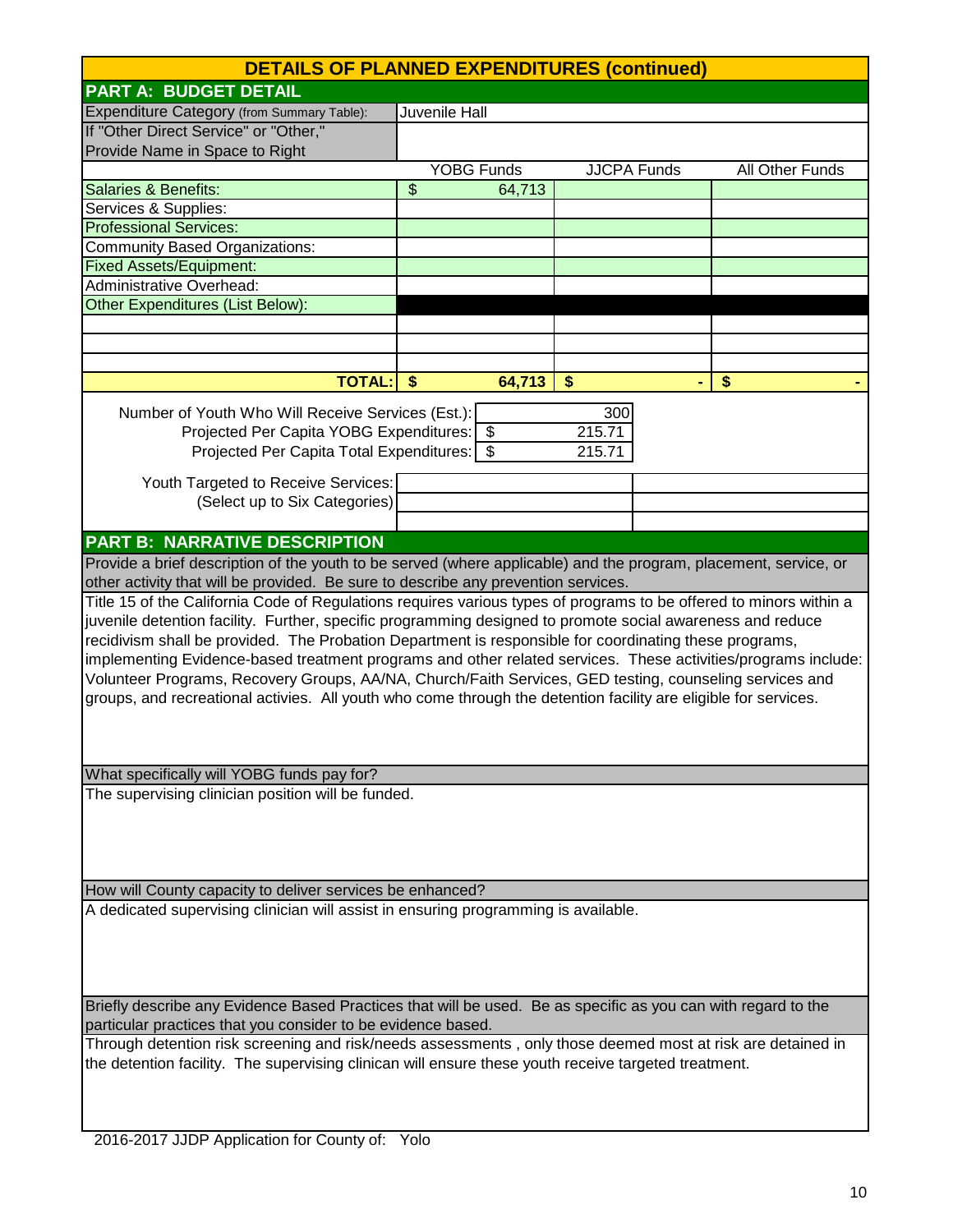|                                                                                                                  | <b>DETAILS OF PLANNED EXPENDITURES (continued)</b> |                    |                 |
|------------------------------------------------------------------------------------------------------------------|----------------------------------------------------|--------------------|-----------------|
| <b>PART A: BUDGET DETAIL</b>                                                                                     |                                                    |                    |                 |
| Expenditure Category (from Summary Table):                                                                       | 0                                                  |                    |                 |
| If "Other Direct Service" or "Other,"                                                                            |                                                    |                    |                 |
| Provide Name in Space to Right                                                                                   |                                                    |                    |                 |
|                                                                                                                  | <b>YOBG Funds</b>                                  | <b>JJCPA Funds</b> | All Other Funds |
| Salaries & Benefits:                                                                                             |                                                    |                    |                 |
| Services & Supplies:                                                                                             |                                                    |                    |                 |
| <b>Professional Services:</b>                                                                                    |                                                    |                    |                 |
| <b>Community Based Organizations:</b>                                                                            |                                                    |                    |                 |
| <b>Fixed Assets/Equipment:</b>                                                                                   |                                                    |                    |                 |
| <b>Administrative Overhead:</b>                                                                                  |                                                    |                    |                 |
| Other Expenditures (List Below):                                                                                 |                                                    |                    |                 |
|                                                                                                                  |                                                    |                    |                 |
|                                                                                                                  |                                                    |                    |                 |
|                                                                                                                  |                                                    |                    |                 |
| <b>TOTAL:</b>                                                                                                    | -\$                                                | \$                 | \$              |
| Number of Youth Who Will Receive Services (Est.):                                                                |                                                    |                    |                 |
| Projected Per Capita YOBG Expenditures:                                                                          |                                                    | #DIV/0!            |                 |
| Projected Per Capita Total Expenditures:                                                                         |                                                    | #DIV/0!            |                 |
|                                                                                                                  |                                                    |                    |                 |
| Youth Targeted to Receive Services:                                                                              |                                                    |                    |                 |
| (Select up to Six Categories)                                                                                    |                                                    |                    |                 |
|                                                                                                                  |                                                    |                    |                 |
| <b>PART B: NARRATIVE DESCRIPTION</b>                                                                             |                                                    |                    |                 |
| Provide a brief description of the youth to be served (where applicable) and the program, placement, service, or |                                                    |                    |                 |
| other activity that will be provided. Be sure to describe any prevention services.                               |                                                    |                    |                 |
|                                                                                                                  |                                                    |                    |                 |
|                                                                                                                  |                                                    |                    |                 |
|                                                                                                                  |                                                    |                    |                 |
|                                                                                                                  |                                                    |                    |                 |
|                                                                                                                  |                                                    |                    |                 |
|                                                                                                                  |                                                    |                    |                 |
|                                                                                                                  |                                                    |                    |                 |
|                                                                                                                  |                                                    |                    |                 |
|                                                                                                                  |                                                    |                    |                 |
| What specifically will YOBG funds pay for?                                                                       |                                                    |                    |                 |
|                                                                                                                  |                                                    |                    |                 |
|                                                                                                                  |                                                    |                    |                 |
|                                                                                                                  |                                                    |                    |                 |
|                                                                                                                  |                                                    |                    |                 |
|                                                                                                                  |                                                    |                    |                 |
| How will County capacity to deliver services be enhanced?                                                        |                                                    |                    |                 |
|                                                                                                                  |                                                    |                    |                 |
|                                                                                                                  |                                                    |                    |                 |
|                                                                                                                  |                                                    |                    |                 |
|                                                                                                                  |                                                    |                    |                 |
| Briefly describe any Evidence Based Practices that will be used. Be as specific as you can with regard to the    |                                                    |                    |                 |
| particular practices that you consider to be evidence based.                                                     |                                                    |                    |                 |
|                                                                                                                  |                                                    |                    |                 |
|                                                                                                                  |                                                    |                    |                 |
|                                                                                                                  |                                                    |                    |                 |
|                                                                                                                  |                                                    |                    |                 |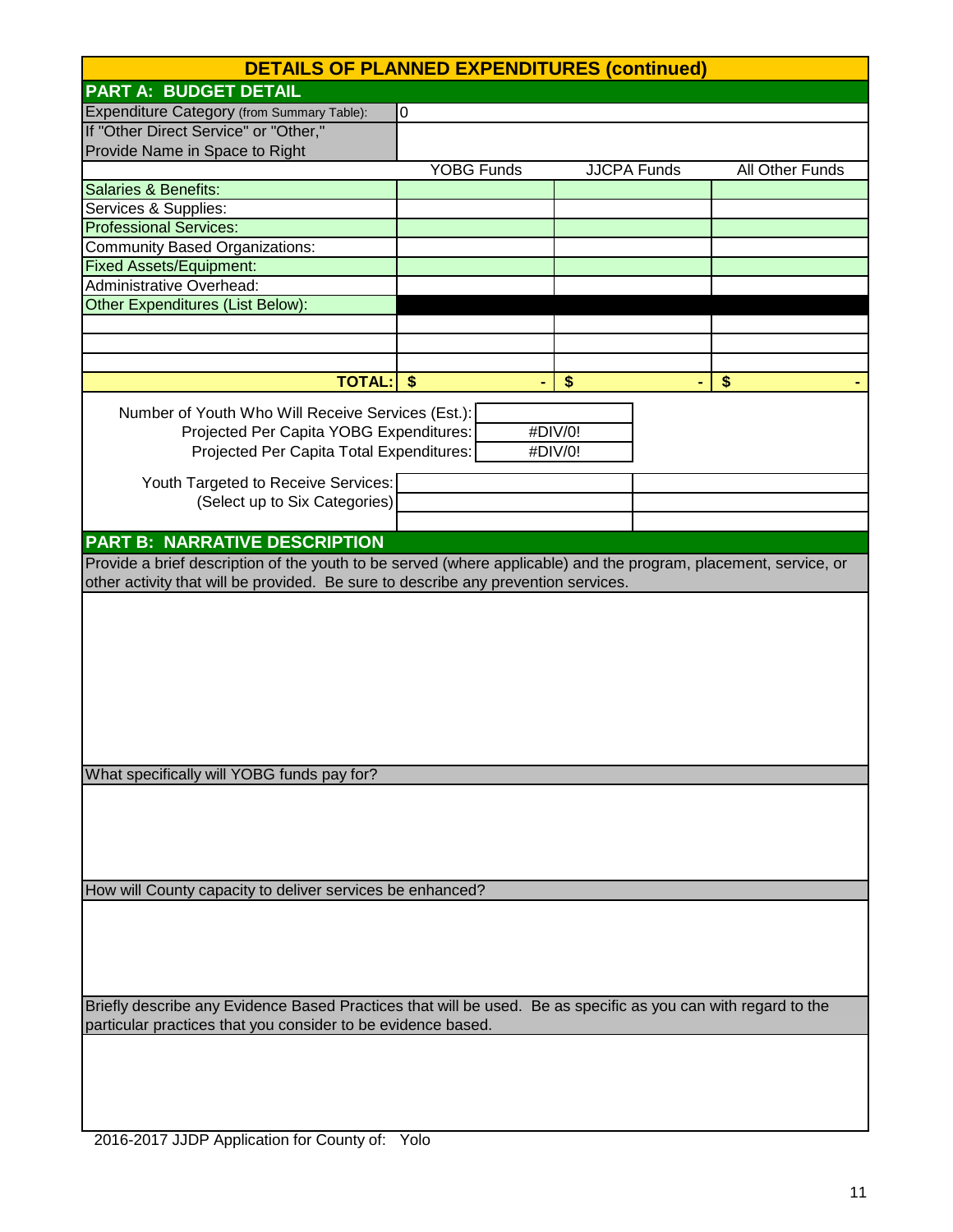|                                                                                                                  | <b>DETAILS OF PLANNED EXPENDITURES (continued)</b> |                    |                 |
|------------------------------------------------------------------------------------------------------------------|----------------------------------------------------|--------------------|-----------------|
| <b>PART A: BUDGET DETAIL</b>                                                                                     |                                                    |                    |                 |
| Expenditure Category (from Summary Table):                                                                       | 0                                                  |                    |                 |
| If "Other Direct Service" or "Other,"                                                                            |                                                    |                    |                 |
| Provide Name in Space to Right                                                                                   |                                                    |                    |                 |
|                                                                                                                  | <b>YOBG Funds</b>                                  | <b>JJCPA Funds</b> | All Other Funds |
| Salaries & Benefits:                                                                                             |                                                    |                    |                 |
| Services & Supplies:                                                                                             |                                                    |                    |                 |
| <b>Professional Services:</b>                                                                                    |                                                    |                    |                 |
| <b>Community Based Organizations:</b>                                                                            |                                                    |                    |                 |
| <b>Fixed Assets/Equipment:</b>                                                                                   |                                                    |                    |                 |
| <b>Administrative Overhead:</b>                                                                                  |                                                    |                    |                 |
| Other Expenditures (List Below):                                                                                 |                                                    |                    |                 |
|                                                                                                                  |                                                    |                    |                 |
|                                                                                                                  |                                                    |                    |                 |
|                                                                                                                  |                                                    |                    |                 |
| <b>TOTAL:</b>                                                                                                    | -\$                                                | \$                 | \$              |
| Number of Youth Who Will Receive Services (Est.):                                                                |                                                    |                    |                 |
| Projected Per Capita YOBG Expenditures:                                                                          |                                                    | #DIV/0!            |                 |
| Projected Per Capita Total Expenditures:                                                                         |                                                    | #DIV/0!            |                 |
|                                                                                                                  |                                                    |                    |                 |
| Youth Targeted to Receive Services:                                                                              |                                                    |                    |                 |
| (Select up to Six Categories)                                                                                    |                                                    |                    |                 |
|                                                                                                                  |                                                    |                    |                 |
| <b>PART B: NARRATIVE DESCRIPTION</b>                                                                             |                                                    |                    |                 |
| Provide a brief description of the youth to be served (where applicable) and the program, placement, service, or |                                                    |                    |                 |
| other activity that will be provided. Be sure to describe any prevention services.                               |                                                    |                    |                 |
|                                                                                                                  |                                                    |                    |                 |
|                                                                                                                  |                                                    |                    |                 |
|                                                                                                                  |                                                    |                    |                 |
|                                                                                                                  |                                                    |                    |                 |
|                                                                                                                  |                                                    |                    |                 |
|                                                                                                                  |                                                    |                    |                 |
|                                                                                                                  |                                                    |                    |                 |
|                                                                                                                  |                                                    |                    |                 |
|                                                                                                                  |                                                    |                    |                 |
| What specifically will YOBG funds pay for?                                                                       |                                                    |                    |                 |
|                                                                                                                  |                                                    |                    |                 |
|                                                                                                                  |                                                    |                    |                 |
|                                                                                                                  |                                                    |                    |                 |
|                                                                                                                  |                                                    |                    |                 |
|                                                                                                                  |                                                    |                    |                 |
| How will County capacity to deliver services be enhanced?                                                        |                                                    |                    |                 |
|                                                                                                                  |                                                    |                    |                 |
|                                                                                                                  |                                                    |                    |                 |
|                                                                                                                  |                                                    |                    |                 |
|                                                                                                                  |                                                    |                    |                 |
| Briefly describe any Evidence Based Practices that will be used. Be as specific as you can with regard to the    |                                                    |                    |                 |
| particular practices that you consider to be evidence based.                                                     |                                                    |                    |                 |
|                                                                                                                  |                                                    |                    |                 |
|                                                                                                                  |                                                    |                    |                 |
|                                                                                                                  |                                                    |                    |                 |
|                                                                                                                  |                                                    |                    |                 |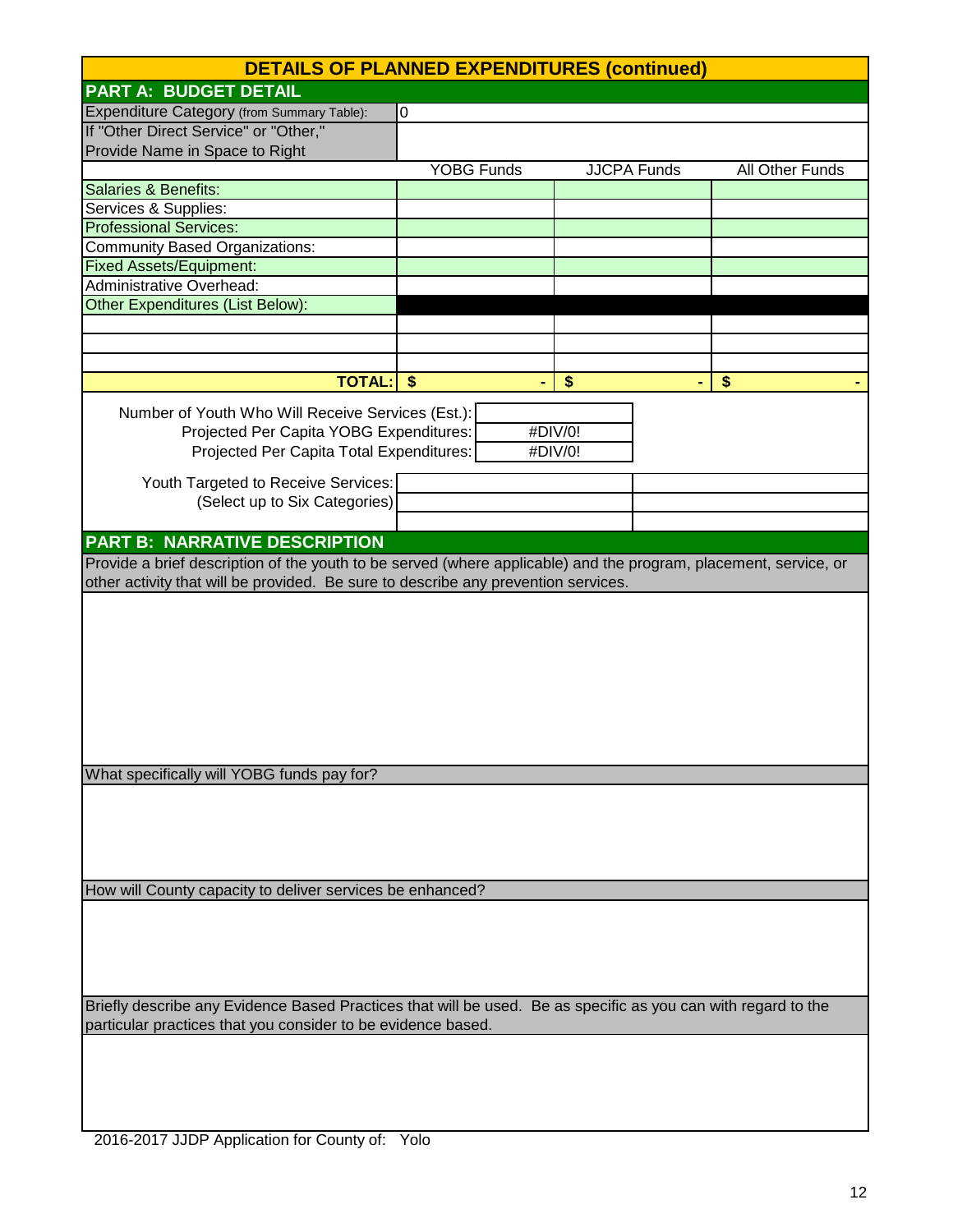|                                                                                                                  | <b>DETAILS OF PLANNED EXPENDITURES (continued)</b> |                    |                 |
|------------------------------------------------------------------------------------------------------------------|----------------------------------------------------|--------------------|-----------------|
| <b>PART A: BUDGET DETAIL</b>                                                                                     |                                                    |                    |                 |
| Expenditure Category (from Summary Table):                                                                       | 0                                                  |                    |                 |
| If "Other Direct Service" or "Other,"                                                                            |                                                    |                    |                 |
| Provide Name in Space to Right                                                                                   |                                                    |                    |                 |
|                                                                                                                  | <b>YOBG Funds</b>                                  | <b>JJCPA Funds</b> | All Other Funds |
| Salaries & Benefits:                                                                                             |                                                    |                    |                 |
| Services & Supplies:                                                                                             |                                                    |                    |                 |
| <b>Professional Services:</b>                                                                                    |                                                    |                    |                 |
| <b>Community Based Organizations:</b>                                                                            |                                                    |                    |                 |
| <b>Fixed Assets/Equipment:</b>                                                                                   |                                                    |                    |                 |
| <b>Administrative Overhead:</b>                                                                                  |                                                    |                    |                 |
| Other Expenditures (List Below):                                                                                 |                                                    |                    |                 |
|                                                                                                                  |                                                    |                    |                 |
|                                                                                                                  |                                                    |                    |                 |
|                                                                                                                  |                                                    |                    |                 |
| <b>TOTAL:</b>                                                                                                    | -\$                                                | $\frac{1}{2}$      | \$              |
| Number of Youth Who Will Receive Services (Est.):                                                                |                                                    |                    |                 |
| Projected Per Capita YOBG Expenditures:                                                                          |                                                    | #DIV/0!            |                 |
| Projected Per Capita Total Expenditures:                                                                         |                                                    | #DIV/0!            |                 |
|                                                                                                                  |                                                    |                    |                 |
| Youth Targeted to Receive Services:                                                                              |                                                    |                    |                 |
| (Select up to Six Categories)                                                                                    |                                                    |                    |                 |
|                                                                                                                  |                                                    |                    |                 |
| <b>PART B: NARRATIVE DESCRIPTION</b>                                                                             |                                                    |                    |                 |
| Provide a brief description of the youth to be served (where applicable) and the program, placement, service, or |                                                    |                    |                 |
| other activity that will be provided. Be sure to describe any prevention services.                               |                                                    |                    |                 |
|                                                                                                                  |                                                    |                    |                 |
|                                                                                                                  |                                                    |                    |                 |
|                                                                                                                  |                                                    |                    |                 |
|                                                                                                                  |                                                    |                    |                 |
|                                                                                                                  |                                                    |                    |                 |
|                                                                                                                  |                                                    |                    |                 |
|                                                                                                                  |                                                    |                    |                 |
|                                                                                                                  |                                                    |                    |                 |
|                                                                                                                  |                                                    |                    |                 |
| What specifically will YOBG funds pay for?                                                                       |                                                    |                    |                 |
|                                                                                                                  |                                                    |                    |                 |
|                                                                                                                  |                                                    |                    |                 |
|                                                                                                                  |                                                    |                    |                 |
|                                                                                                                  |                                                    |                    |                 |
|                                                                                                                  |                                                    |                    |                 |
| How will County capacity to deliver services be enhanced?                                                        |                                                    |                    |                 |
|                                                                                                                  |                                                    |                    |                 |
|                                                                                                                  |                                                    |                    |                 |
|                                                                                                                  |                                                    |                    |                 |
|                                                                                                                  |                                                    |                    |                 |
| Briefly describe any Evidence Based Practices that will be used. Be as specific as you can with regard to the    |                                                    |                    |                 |
| particular practices that you consider to be evidence based.                                                     |                                                    |                    |                 |
|                                                                                                                  |                                                    |                    |                 |
|                                                                                                                  |                                                    |                    |                 |
|                                                                                                                  |                                                    |                    |                 |
|                                                                                                                  |                                                    |                    |                 |